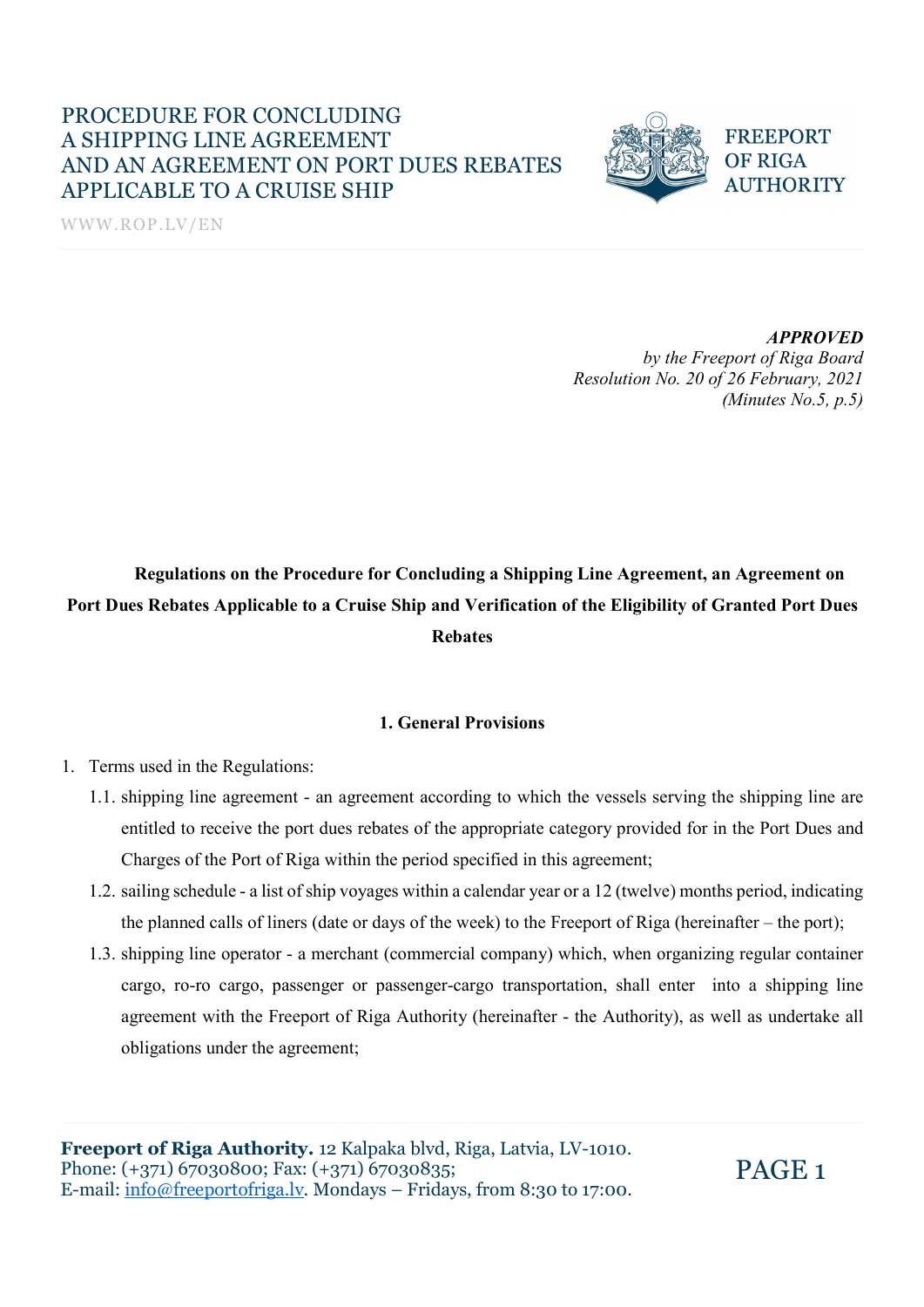

WWW.ROP.LV/EN

- 1.4. cruise ship agent a commercial company which has been nominated (authorized) by the cruise ship operator to enter into an agreement with the Authority regarding the rebates applicable to the cruise ship and to undertake all the obligations under the agreement;
- 1.5. cruise ship sailing schedule a list of ship voyages, indicating the planned date and time of the cruise ships' arrival at the port, date and time of their departure during the current cruise season within the calendar year;
- 2. The Regulations shall prescribe:

2.1. the procedure for concluding a shipping line agreement, the provisions to be included into this agreement and the annexes thereto, as well as shall regulate the activities to be performed by the Authority if the shipping line operator has not fulfilled the obligations under the agreement;

2.2. the procedure for concluding an agreement on rebates applicable to a cruise ship and the provisions to be included into this agreement, as well as shall regulate the activities to be performed by the Authority if the cruise ship agent has not fulfilled the obligations under the agreement.

- 3. The precondition for concluding the agreement specified in Paragraphs 2.1 and 2.2 of the present Regulations shall be the compliance of the shipping line operator and cruise ship agent with the requirements specified in Section 18, Paragraph one of the Law on Ports, as well as an application with relevant annexes submitted to the Authority by the shipping line operator or cruise ship agent in compliance with the procedure and within the term specified in the Regulations.
- 4. The Freeport of Riga Chief Executive Officer shall be authorized to review the applications received by the Authority regarding the conclusion of agreements included into the Regulations and to make a decision.

## 2. Procedures for Concluding a Shipping Line Agreement and Specific Standard Provisions to be Included into This Agreement

- 5. In order to enter into a shipping line agreement with the Authority, a shipping line operator shall submit an application to the Authority at least one month before the commencement of the planned operation of the shipping line, indicating:
	- 5.1. the name of the shipping line;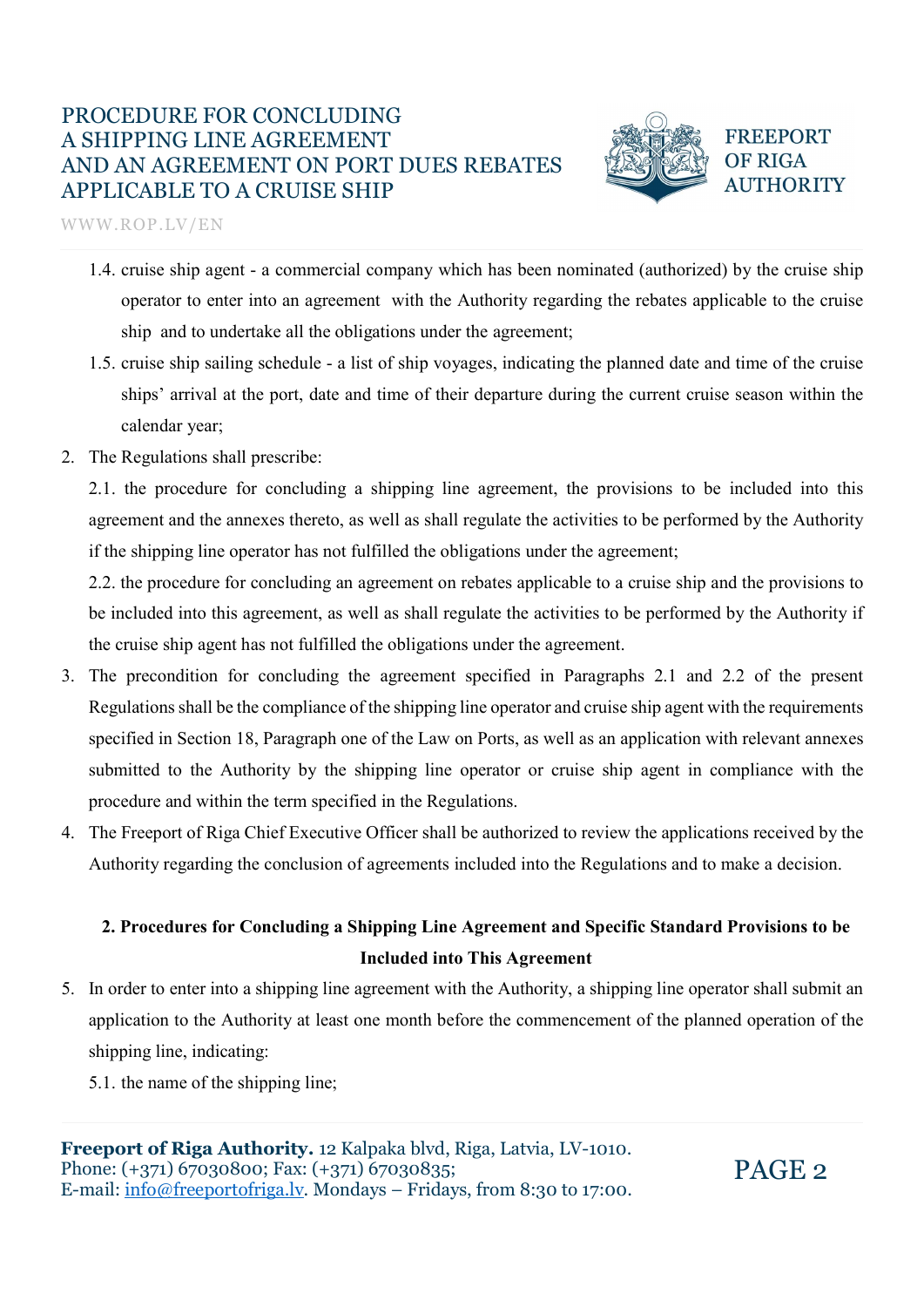

**FREEPORT OF RIGA AUTHORITY** 

WWW.ROP.LV/EN

- 5.2. the shipping line operator;
- 5.3. the shipping line agent in the port;
- 5.4. ports of the shipping line route;
- 5.5. the type of cargo to be transported;
- 5.6. ships serving the shipping line, indicating their IMO number and gross tonnage (GT);
- 5.7. the details of the shipping line operator to be included in the shipping line agreement: registration number, registration number of the value added tax (hereinafter - VAT) payer, e-mail address; legal address; the telephone number, name, surname, position of the contact person, name of the bank and the account number;
- 5.8. the official who shall sign the agreement on behalf of the shipping line operator. The following information shall be indicated regarding the official: position, name, surname of the official, and title of the document on the basis of which the official can sign the shipping line agreement.
- 6. The application referred to in Paragraph 5 of the Regulations shall include the name of the author of the document (a merchant (a commercial company)), the date of the document, signature and its transcript, and the following documents shall be attached thereto:
	- 6.1. the sailing schedule, which shall be drawn up in compliance with the requirements included in the Regulations and in accordance with the form attached to the Regulations;
	- 6.2. a statement from the Commercial Register regarding the officials of the shipping line operator (members of the Board representing the shipping line operator and being entitled to enter into agreements on its behalf).
- 7. The application of the shipping line operator regarding the conclusion of the shipping line agreement shall be drawn up in writing, addressing the Authority, and its original with the annexes specified in Paragraph 6 of the Regulations shall be sent to the legal address of the Authority: 12, Kalpaka bulvāris, Rīga, LV-1010. If the application is signed with a secure electronic signature, then it shall be sent to the Authority's e-mail address:  $\frac{info(\partial_{\text{top}}) \cdot \mathbf{v}}{i}$ .<br>8. The shipping line agreement shall be concluded for a calendar year or 12 (twelve) months. The term of the
- agreement may be extended if the shipping line operator has applied to the Authority for extension of the

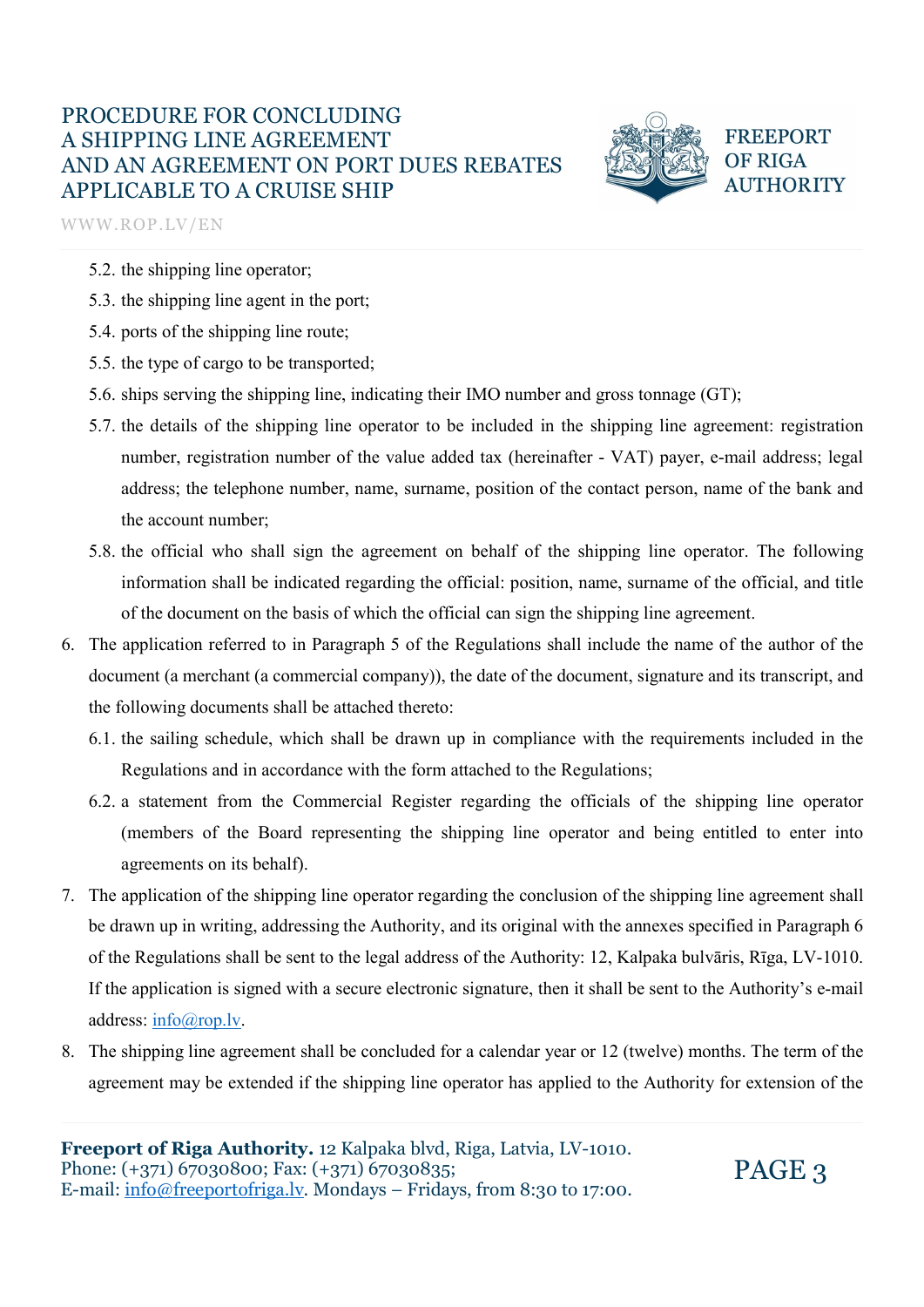

**FREEPORT OF RIGA AUTHORITY** 

WWW.ROP.LV/EN

agreement not later than one month before the end of the agreement term and has attached a sailing schedule for the next calendar year or 12 (twelve) months, as well as the document specified in Paragraph 6.2 of the Regulations.

- 9. If changes are made to the sailing schedule after the conclusion of the shipping line agreement, the shipping line operator shall be obliged to immediately inform the Authority thereof in writing in compliance with the procedures under the shipping line agreement.
- 10. The shipping line agreement shall specify:
	- 10.1.the Parties, i.e. the Authority and the particular shipping line operator, indicating the personally identifiable information;
	- 10.2.the name of the shipping line, the applicable port dues rebate category specified in the Port Dues and Charges of the Port of Riga and the period for which it shall be applicable;
	- 10.3.the rights and obligations of the Parties;
	- 10.4.the terms within which the inspection regarding the compliance of the operation of the shipping line with the retention or review of the granted port dues rebates has to be performed;
	- 10.5. the terms within which the difference/overpayment of the port dues resulting from recalculation shall be paid/reimbursed;
	- 10.6.the rights and obligations of the Parties;
	- 10.7.liability of the Parties for non-performance of the agreement;
	- 10.8.the term of the agreement and the procedure for extension of the agreement;
	- 10.9.the conditions for terminating the agreement, including the unilateral right to withdraw from the agreement;
	- 10.10. dispute settlement procedures;
	- 10.11. other provisions and annexes to the agreement.

## 3. Procedures for Concluding an Agreement on Port Dues Rebates Applicable to a Cruise Ship and Specific Standard Provisions to be Included in This Agreement

Freeport of Riga Authority. 12 Kalpaka blvd, Riga, Latvia, LV-1010. Phone: (+371) 67030800; Fax: (+371) 67030835; Phone:  $(+371)$  67030800; Fax:  $(+371)$  67030835;<br>E-mail: <u>info@freeportofriga.lv</u>. Mondays – Fridays, from 8:30 to 17:00. PAGE 4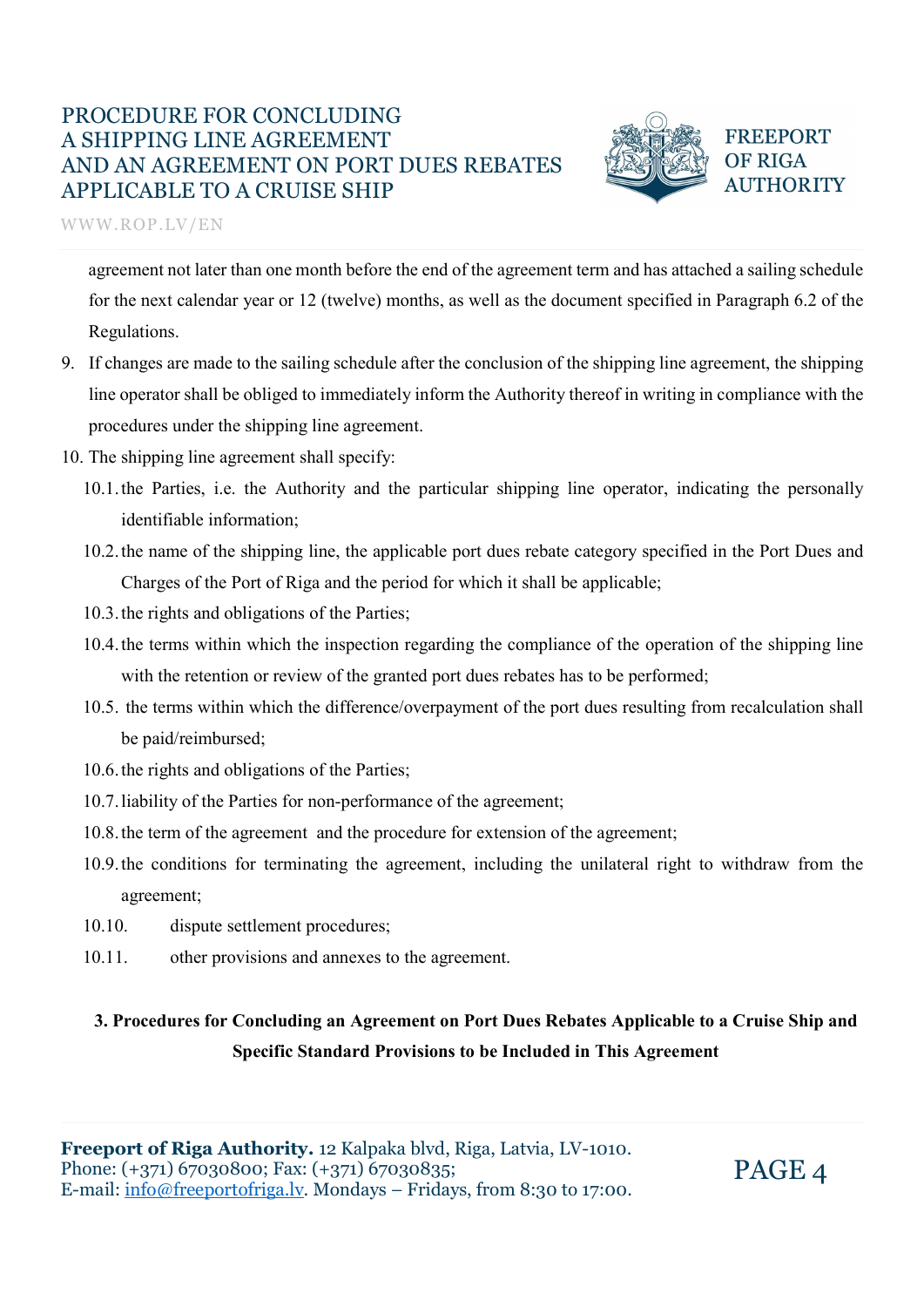WWW.ROP.LV/EN



**FREEPORT OF RIGA AUTHORITY** 

- 11. In order to enter into an agreement on port dues rebates applicable to a cruise ship, the cruise ship agent shall submit an application to the Authority at least one month before the first cruise ship's call to the port specified in the cruise ship's sailing schedule, indicating:
	- 11.1.the cruise ship operator;
	- 11.2.the name, IMO number and gross tonnage (GT) of the cruise ship;
	- 11.3.the details of the ship's agent to be included in the agreement regarding the rebates applicable to the cruise ship: registration number, VAT payer's registration number, e-mail address; legal address; the telephone number, name, surname, position of the contact person, name of the bank and current account number;
	- 11.4.the official who shall sign the agreement on behalf of the ship's agent. The following information shall be indicated regarding the official: position, name, surname of the official and title of the document on the basis of which the official shall sign the agreement on rebates applicable to the cruise ship.
- 12. The application referred to in Paragraph 11 of the Regulations shall include the name of the author (commercial company) of the document, the date of the document, the signature and its transcript, and the following documents shall be attached thereto:
	- 12.1.the cruise ship sailing schedule, which indicates the planned date and time of cruise ships' arrival at the Freeport of Riga, date and time of the departure;
	- 12.2. an authorization (nomination) provided by a cruise ship operator to a cruise ship agent, according to which he or she shall be entitled to enter into an agreement on rebates applicable to a cruise ship on behalf of the said operator and to undertake all obligations under the agreement.
- 13. The application of the cruise ship agent regarding the conclusion of the agreement shall be drawn up in writing, addressing the Authority, and its original with the annexes specified in Paragraph 12 of the Regulations shall be sent to the legal address of the Authority: 12, Kalpaka bulvāris, Rīga, LV-1010. If the application is signed with a secure electronic signature, then it shall be sent to the Authority's e-mail address:  $\frac{\text{info}(\omega_{\text{rop}}) \cdot \text{lv}}{14}$ . The agreement regarding the rebates applicable to the cruise ship shall be concluded for the period of the
- cruise ships' arrival at the port specified in the cruise ship sailing schedule.

Freeport of Riga Authority. 12 Kalpaka blvd, Riga, Latvia, LV-1010. Phone: (+371) 67030800; Fax: (+371) 67030835; Phone:  $(+371)$  67030800; Fax:  $(+371)$  67030835;<br>E-mail: info@freeportofriga.lv. Mondays – Fridays, from 8:30 to 17:00.  $PAGE \, 5$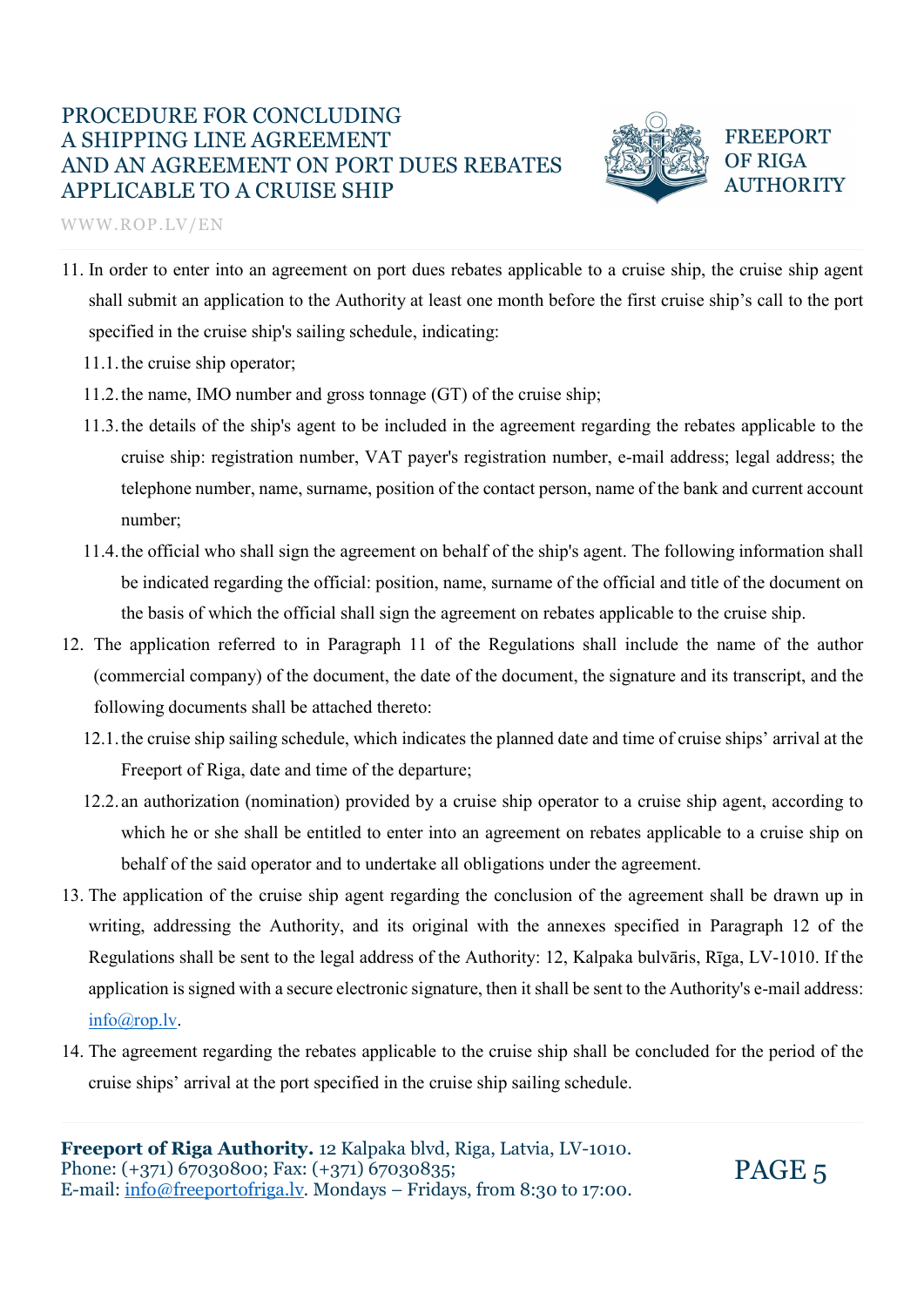WWW.ROP.LV/EN



**FREEPORT OF RIGA AUTHORITY** 

PAGE 6

- 15. The agreement on rebates applicable to a cruise ship shall specify:
	- 15.1.the parties, i.e. the Authority and the specific ship's agent, providing personally identifiable information;
	- 15.2.the name of the cruise ship, the cruise ship's sailing schedule, the applicable port dues rebate category specified in the Port Dues and Charges of the Port of Riga and the period for which it shall be applicable;
	- 15.3.the rights and obligations of the Parties;
	- 15.4.the terms within which the inspection regarding the compliance of the operation of the cruise ship with the retention or review of the granted port dues rebates has to be performed;
	- 15.5. the terms within which the difference/overpayment of the port dues resulting from recalculation shall be paid/reimbursed;
	- 15.6.the rights and obligations of the Parties;
	- 15.7.liability of the Parties for non-performance of the agreement;
	- 15.8.the term of the agreement;
	- 15.9.the conditions for terminating the agreement, including the unilateral right to withdraw from the agreement;
	- 15.10. dispute settlement procedures;
	- 15.11. other provisions.

#### 4. Procedures for Verification of Compliance of Granted Port Dues Rebates

- 16. After the expiry of the shipping line agreement until the 7th day of the following month the Authority shall check the compliance of the shipping line operation with the sailing schedule specified in the shipping line agreement (hereinafter - final inspection), comparing the number of port calls specified in the sailing schedule with the actual number of the calls performed) within a calendar year or 12 (twelve) months.
- 17. If in the framework of the final inspection it is established that the actual number of the liners does not comply with the rebate category limit and application of the specified rate, the Authority shall review the port dues rates and rebates applied to the liners and recalculate port dues regarding all liners calling the port within a year in compliance with the port dues category applicable to the line according to the actual number of calls performed.

Freeport of Riga Authority. 12 Kalpaka blvd, Riga, Latvia, LV-1010. Phone: (+371) 67030800; Fax: (+371) 67030835; E-mail: info@freeportofriga.lv. Mondays – Fridays, from 8:30 to 17:00.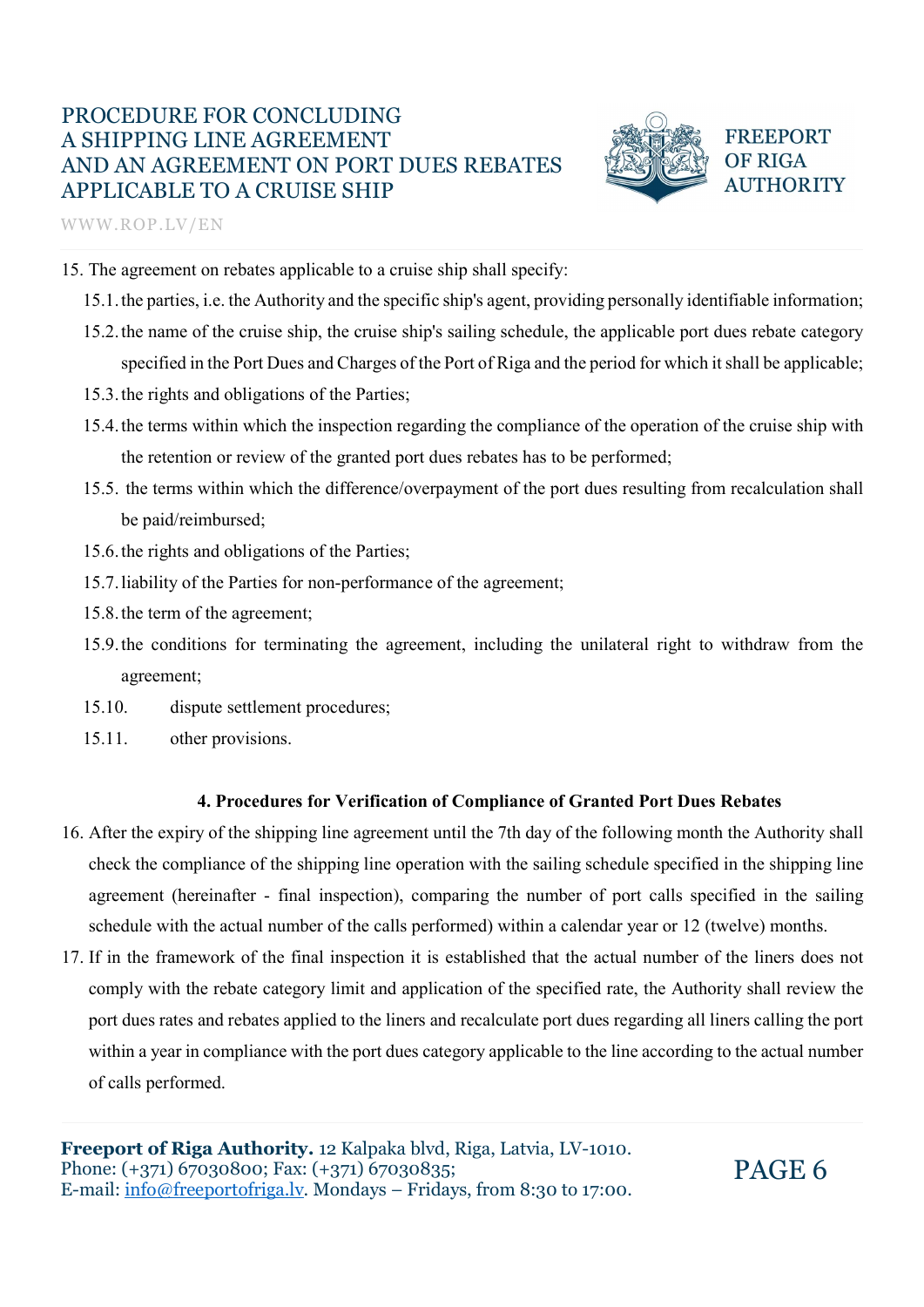

**FREEPORT OF RIGA AUTHORITY** 

WWW.ROP.LV/EN

- 18. The Authority shall issue an invoice for the difference in port dues resulting from recalculation, the payment of which shall be made not later than within 10 (ten) working days from the date of the invoice issuance.
- 19. The Authority shall issue a credit invoice for the overpayment of port dues resulting from recalculation and shall refund the overpaid port dues not later than within 10 (ten) working days from the date of the credit invoice issuance.
- 20. The Authority shall verify the compliance of the cruise ship's calls with the sailing schedule specified in the agreement in the month following the last cruise ship's arrival at the port by comparing the number of port calls specified in the cruise ship's sailing schedule with the actual number of calls performed.
- 21. The Authority shall issue an invoice to the cruise ship agent regarding the uncollected port dues (difference between the due with a rebate and the due without a rebate) if the inspection reveals a discrepancy between the number of port calls specified in the sailing schedule and the actual number of cruise ship's calls performed.
- 22. The cruise ship agent shall pay the recalculated amount for the uncollected port dues not later than within 10 (ten) working days from the day of issuing the invoice.

#### 5. Final Provisions

- 23. If the application specified in Paragraph 5 of the Regulations has been submitted by the authorized person of the shipping line operator or the ship agent servicing the shipping line, the Authority shall consider such application if the authorization of the shipping line operator, relating to the conclusion of the shipping line agreement: preparation, signing, submission of the application with annexes to the Authority, provision of additional information, signing of the shipping line agreement, payment of the difference resulting from the recalculation of port dues, and settlement of other obligations under the agreement, is attached thereto.
- 24. After reviewing the application specified in Paragraph 5 or Paragraph 11 of the Regulations or reviewing the application for extension of the specific agreement, the Chief Executive Officer shall issue an order indicating the applicable port dues rebate category and tasks to be performed by the relevant administrative units in connection with granting a port due rebate to a liner or a cruise ship.

Freeport of Riga Authority. 12 Kalpaka blvd, Riga, Latvia, LV-1010. Phone: (+371) 67030800; Fax: (+371) 67030835; Phone:  $(+371)$  67030800; Fax:  $(+371)$  67030835;<br>E-mail: info@freeportofriga.lv. Mondays – Fridays, from 8:30 to 17:00.  $PAGE$  7